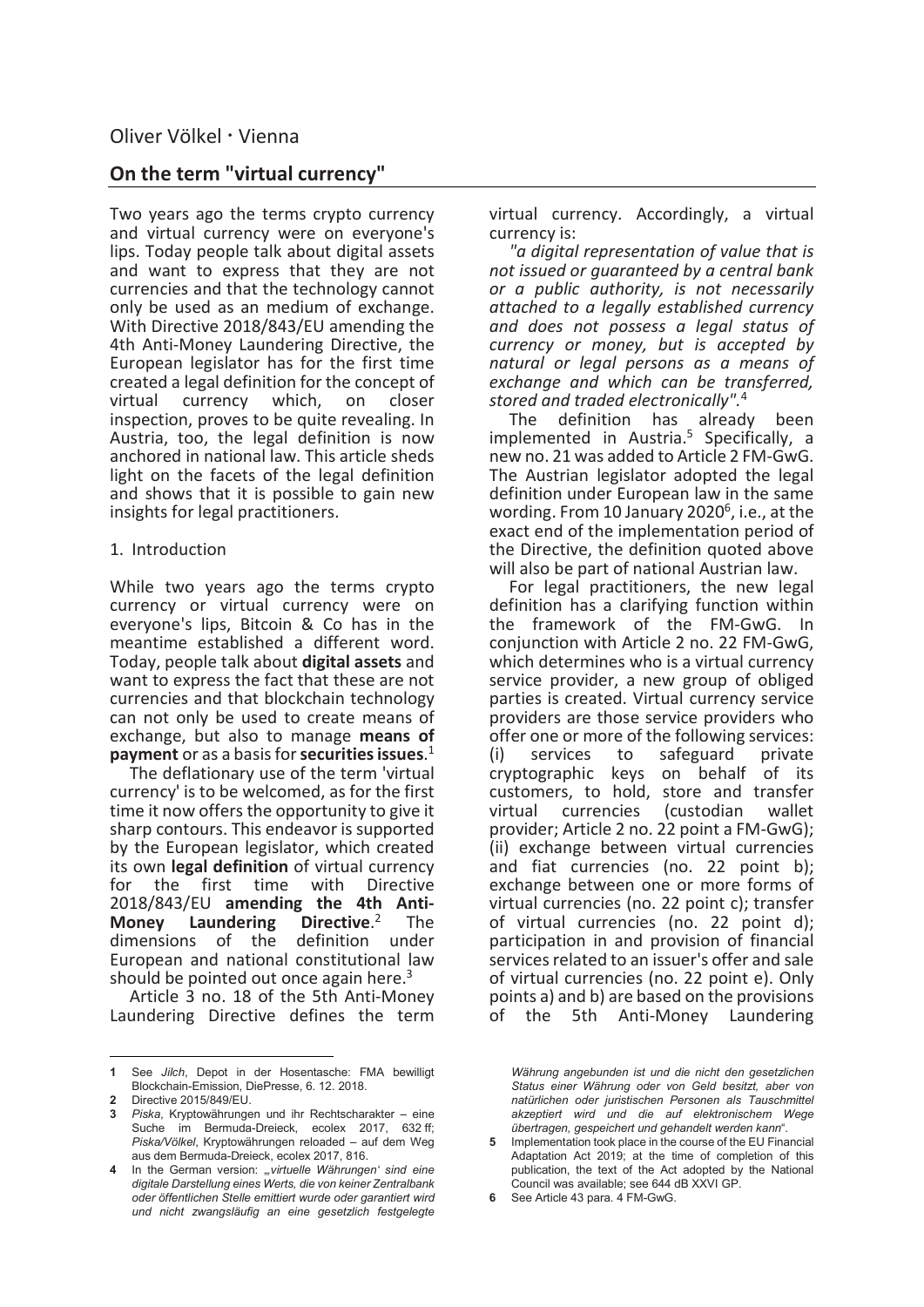Directive, points c) to e) are supplements of the Austrian legislator.

Virtual currency service providers who intend to offer their activities in Austria or from within Austria must register with the FMA in advance (Article 32a FM-GwG). The FMA may refuse registration if, on the basis of the information and documents to be provided during the registration process, it has doubts as to whether the requirements of the FM-GwG are met or if it has doubts as to the personal reliability of either the service provider or its managing director or owner (Article 32a para. 2 FM-GwG). The FMA may also revoke registrations once made (Article 31 para. 3 point 3 FM-GwG) and prohibit the activities of nonregistered service providers (Article 32b FM-GwG). Anyone offering services relating to virtual currencies without registration commits an administrative offence with a penalty of up to  $\epsilon$  200,000 (Article 34 para. 4 FM-GwG).

In view of these obligations and legal consequences, the contours of the legal<br>definition are therefore of great definition are therefore of importance. This article deals with the new legal definition of the term virtual currency and shows how it can be distinguished from other terms such as means of<br>payment, payment instruments or payment, payment instruments or electronic money.

2. Technology-neutral definition

The authors of the legal definition under Union law primarily had blockchain technology in mind – and Bitcoin as an archetypal form.<sup>7</sup> Against this background, it is remarkable that the definition does not contain any elements tailored to the use of a particular technology. On the contrary, the legal definition is strikingly technology neutral.

In business, Bitcoin and similar digital assets are trusted because of certain characteristics they have. However, these<br>characteristics all originate in the characteristics all originate in the blockchain technology used. This technology ensures that (i) all transactions performed are recorded, (ii) transactions once performed are not subsequently modifiable, and (iii) the knowledge of a

 $\overline{a}$ 

private key is required for retransmission. It is also these three characteristics that give Bitcoin and similar incorporeal objects a special position in Austrian private law. $8<sup>8</sup>$ 

It is precisely because of these characteristics that virtual currencies are accepted as a means of exchange at all. However, the European legislator has not taken them into account in the legal definition. This is only apparently a contradiction. Instead of defining features that ensure the acceptance of the virtual currency, the legislator demands that it be "accepted by natural or legal persons as a means of exchange". Why they are accepted as a means of exchange is not what matters. The element of fact of acceptance as a medium of exchange is discussed in detail below.<sup>9</sup> It is of central importance.

A first examination shows that the legal definition comprises six elements. First, virtual currencies must be a "digital representation of value". Second, this digital representation has not been "issued or guaranteed by a central bank or a public authority". Third, it is "not necessarily attached to a legally established currency" and, fourth, it "does not possess a legal status of currency or money". Fifth, however, it is "accepted by natural or legal persons as a means of exchange" and, sixth, can "transferred, stored and traded electronically".

The meaning of the individual elements is examined in more detail below. The fact that European lawmakers regard **Bitcoin** as<br>the **archetypal example of virtual** archetypal example of virtual currencies and that Bitcoin therefore (at least at present) fulfils all elements of the legal definition can also serve as an anchor point for interpretation.

3. Digital representation of value

To be considered a virtual currency, it must first be a "digital representation of value". Both the meaning of the phrase "digital representation" and the meaning of the word "value" are open to closer examination.

3.1. Digital representation ...

<sup>7</sup> See the impact assessment of the Commission on the proposal of the 5th Anti-Money Laundering Directive 450/2016/COM, in which Bitcoin is cited several times as the most prominent example.

Völkel, Privatrechtliche Einordnung virtueller Währungen, ÖBA 2017, 385; Fleißner, Eigentum an unkörperlichen

Sachen am Beispiel von Bitcoins, ÖJZ 2018, 437, die einen Eigentumserwerb im engeren Sinn vertritt; but see Vonkilch/Knoll, Bitcoins und das Sachenrecht des ABGB, JBl 2019, 139, die einen Eigentumserwerb (nur) im weiteren Sinn bejahen.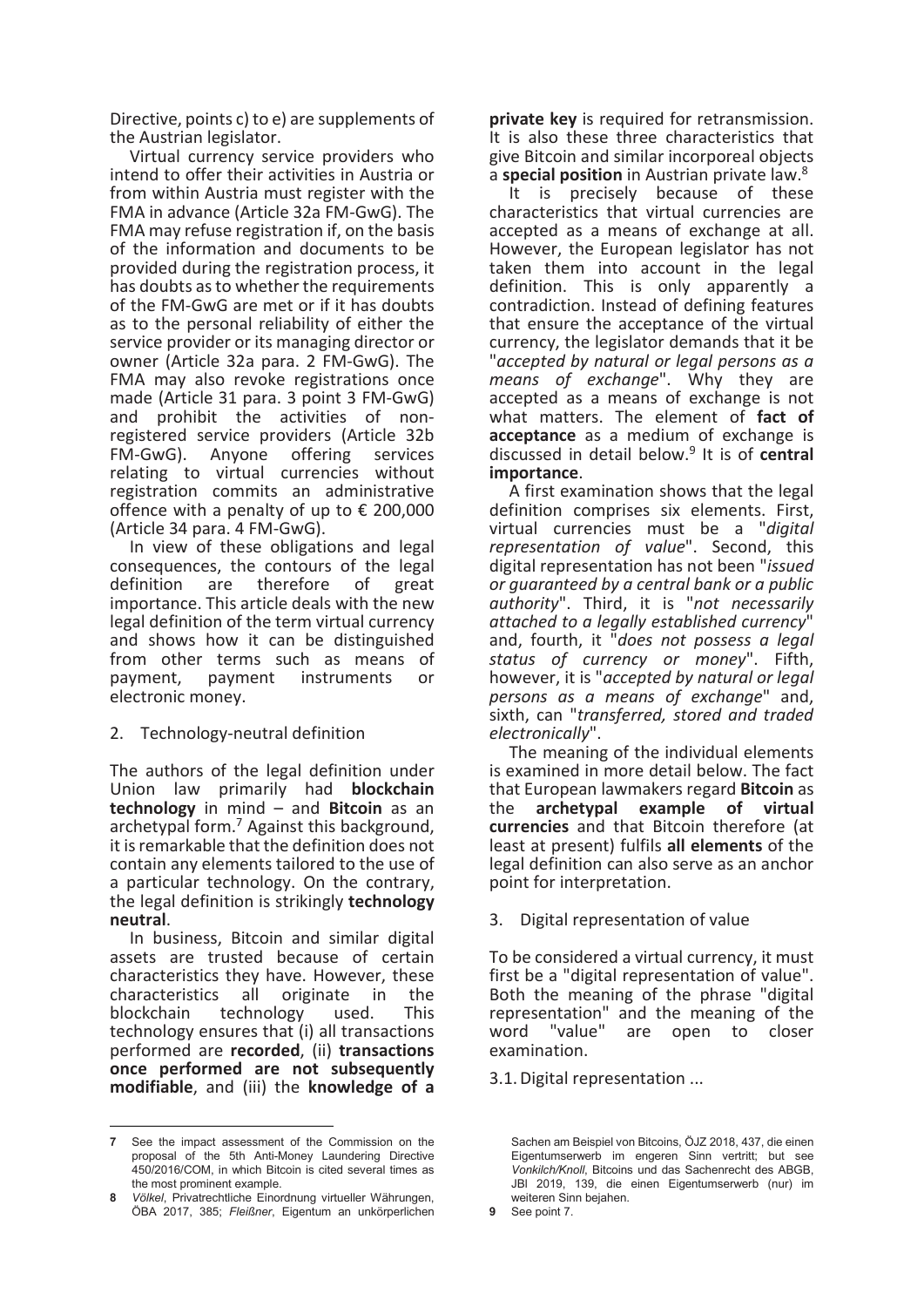Since it must be a digital representation, it can be inferred in the negative that purely analog representations are not covered by the legal definition. For example, since<br>monopoly money lacks a digital monopoly money lacks a digital representation, it cannot be a virtual currency, even if it fulfils all other elements of the definition. A more practical example would be coin vouchers without digital records of their issue. In practice, of course, such systems hardly occur at all. Even physical vouchers are, as a rule, based on a digital representation, for example in the form of a database in which issue and redemption are precisely recorded.

It may also be questioned whether the requirement for digital representation influences the classification of virtual currencies such as Bitcoin if their public address and associated private keys are stored on a **physical wallet**.<sup>10</sup> This theory is to be rejected, since in such cases at least one digital representation (namely on the blockchain) still exists. The non-digital representation in the form of a physical wallet is merely supplementary. Such additional non-digital representations do not harm the qualification as virtual currency as long as a digital representation forms the basis.

# 3.2. ... of value

If one only considers the German version of the Directive, the digital representation of value could mean a simple numerical value.<sup>11</sup> The English word order of value (in contrast to a value) speaks against this interpretation. Instead, it suggests that it is based on a certain value or market value, i.e. a digital representation of value. This interpretation is also compatible with the German version, which is why it should be preferred. Digital assets must therefore have a certain value in order to be considered virtual currencies.

Digital assets that are not of value are<br>therefore not considered virtual not considered virtual currencies. A whole series of further questions could be examined in detail, such as what value it should actually depend on and how this value can be determined. These questions may be relevant in detail, but fundamental new insights can no longer be gained from their research. It

12 See point 7.

 $\overline{a}$ 

follows from a second element, namely the acceptance as a means of exchange discussed below, that digital assets must have a certain value in order to be regarded as virtual currencies.<sup>12</sup>

# 3.3. Central point of contact

Correctly, then, as in the English version of the Directive, we are talking about a digital representation of value. The digital representation of value is the central connecting point. The other elements of the legal definition merely describe supplementary properties that a digital representation must have in order to be considered a virtual currency.

But what is such a digital representation in practice? The European legislator essentially had blockchain technology and Bitcoin as archetypal embodiments of virtual currencies in mind. For the European legislator, Bitcoin is therefore in any case a digital representation of value which also has the other properties of a virtual currency. In general terms, it can therefore be stated with regard to blockchain technology that the respective  $\frac{1}{3}$  coins or tokens<sup>13</sup> as digital representations form the starting point for checking whether they are virtual currency. Thus, the term digital representation largely coincides with the term digital asset as it is commonly used today. Whether a digital asset is a virtual currency is thus determined by the other elements of the legal definition.

4. Not issued or guaranteed by a central bank or a public authority

The second element of the legal definition is described in negative terms. Virtual currencies are not issued or guaranteed by a central bank or a public authority. Thus, there is no virtual currency if the digital asset is issued or guaranteed by a central bank or a public authority.

4.1. Issued or guaranteed

The phrase "issued or guaranteed" means that a particular entity (central bank or public authority) performs one or both of these functions.

<sup>10</sup> On physical wallets see Völkel, ÖBA 2017, 385; Fleißner, ÖJZ 2018, 437; Vonkilch/Knoll, JBl 2019, 139 ff.

<sup>11</sup> This applies also for the French version: "représentations numériques d'une valeur".

<sup>13</sup> On the term tokens see Rericha/Nicholas, Initial Coin Offering: Ein Fall für die FMA? ecolex 2017, 1116; Völkel, ZTR 2017, 103 ff; Paulmayer, Initial Coin Offerings (ICOs) und Initial Token Offerings (ITOs) als prospektpflichtiges Angebot nach KMG? ZFR 2017, 259.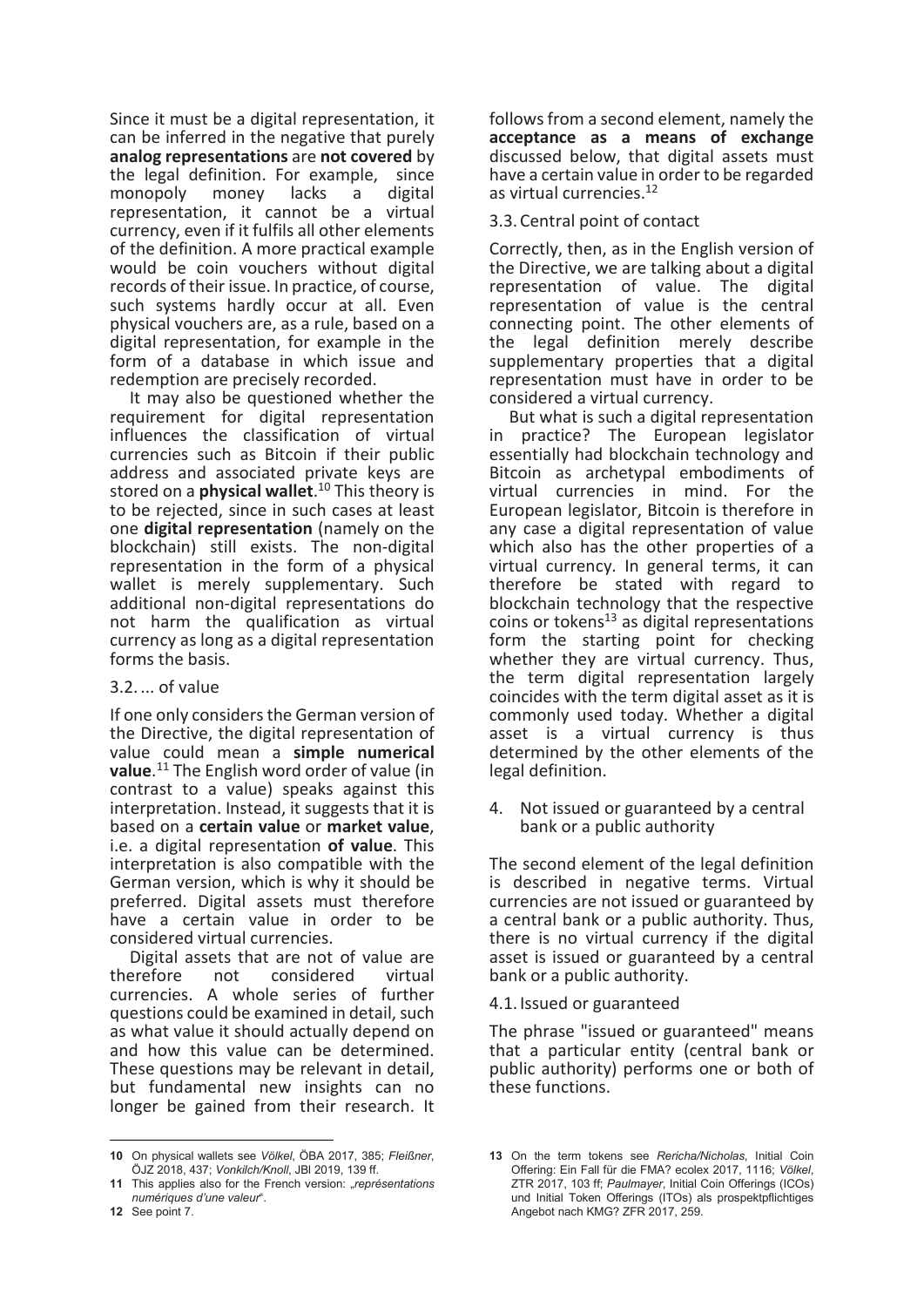On the surface, issue simply means issue. However, the term conceals subtleties that need to be taken into account. For example, the term covers only the first issue, but no subsequent resale. Emission means the first placing on the market. Furthermore, the term "issue" is only used if the issue is made by an issuer, i.e. if the issue is made by a specific person.<sup>14</sup> Although other persons may participate in an issue, there can only be one issuer. This understanding of the issue concept can also be applied to digital assets based on blockchain technology. The issuer is the first to have digital assets by knowing the private key.

The guarantee in general usage is to take responsibility for one's own or another's promise. In order for a person to be able to give a guarantee, such a promise must exist beforehand according to this understanding. In the most possible sense of the word, the assumption of a new promise of one's own could be subsumed under Guarantees. It is questionable what exactly the European legislator wanted to express with it, because grammatically the element of fact refers to the guarantee of the digital asset and not to promises in connection with digital assets. The exact meaning seems unclear here.

Despite this ambiguity, the fact is revealing. The restriction to digital assets not issued by central banks or public bodies proves that the European legislator recognized the possibility of a central issue. However, there is no indication in the legal definition that only digital assets generated decentrally such as Bitcoin should be covered by the definition. From this, it can be concluded that decentralized generation, such as Bitcoin, is not an essential feature of virtual currencies. For example, centrally issued coins or tokens can also be virtual currencies in the sense of legal definition if they fulfil all the elements of the definition.<sup>1</sup>

#### 4.2. Central banks

 $\overline{a}$ 

Central banks are the institutions responsible for the monetary policy of a particular currency area or state. For example, these are the European Central Bank (ECB) for the  $\epsilon$  or the Bank of England for the Pound Sterling. Central banks draw

money, among other things, by purchasing eligible financial instruments from banks or companies participating in the system. There is no need to produce banknotes or coins in this process. Liabilities are recorded (if not exclusively) at least in digital form. Because of the technologyneutral link, the book money produced by central banks unconditionally fulfils the first element of the legal definition (digital representation of value) and probably also the other elements, too. Thus, book money issued by central banks would probably be regarded as a virtual currency within the meaning of legal definition – a result that European lawmakers would probably not want. The exclusion of such institutions was therefore absolutely necessary.

#### 4.3. Public authorities

The Directive does not provide any information on what exactly distinguishes a public authority. For interpretation, the CRR can be used, which contains a legal definition of the term. Article 4(8) CRR defines a public sector body as "*a non-*<br>commercial administrative body administrative responsible to central governments, regional governments or local authorities, or to authorities that exercise the same responsibilities as regional governments and local authorities, or a non-commercial undertaking that is owned by or set up and<br>sponsored by central governments. by central governments, regional governments or local authorities,<br>and that has explicit quarantee quarantee arrangements, and may include selfadministered bodies governed by law that are under public supervision".

The example of Venezuela shows that the exception of the issue or guarantee by central banks or public bodies can in practice be significant. The state, shaken by crises, launched its own crypto currency under the name Petro in 2018.<sup>16</sup> The Petro as a crypto currency issued or guaranteed by a central bank or at least public authority would not be recorded as a virtual currency within the meaning of legal definition.

#### 5. Possibility of attachment to a legally established currency

<sup>14</sup> Assisting with the issue of third parties can be described as a third-party issue; Kalss/Oppitz/Zollner, Kapitalmarktrecht<sup>2</sup> § 34 Rz 1.

<sup>15</sup> See also in particular the requirement of acceptance as a means of exchange.

<sup>16</sup> Ellsworth, Venezuela: "Superman"-Kryptowährung Petro wird zum Superflop, DiePresse, 7. 9. 2018.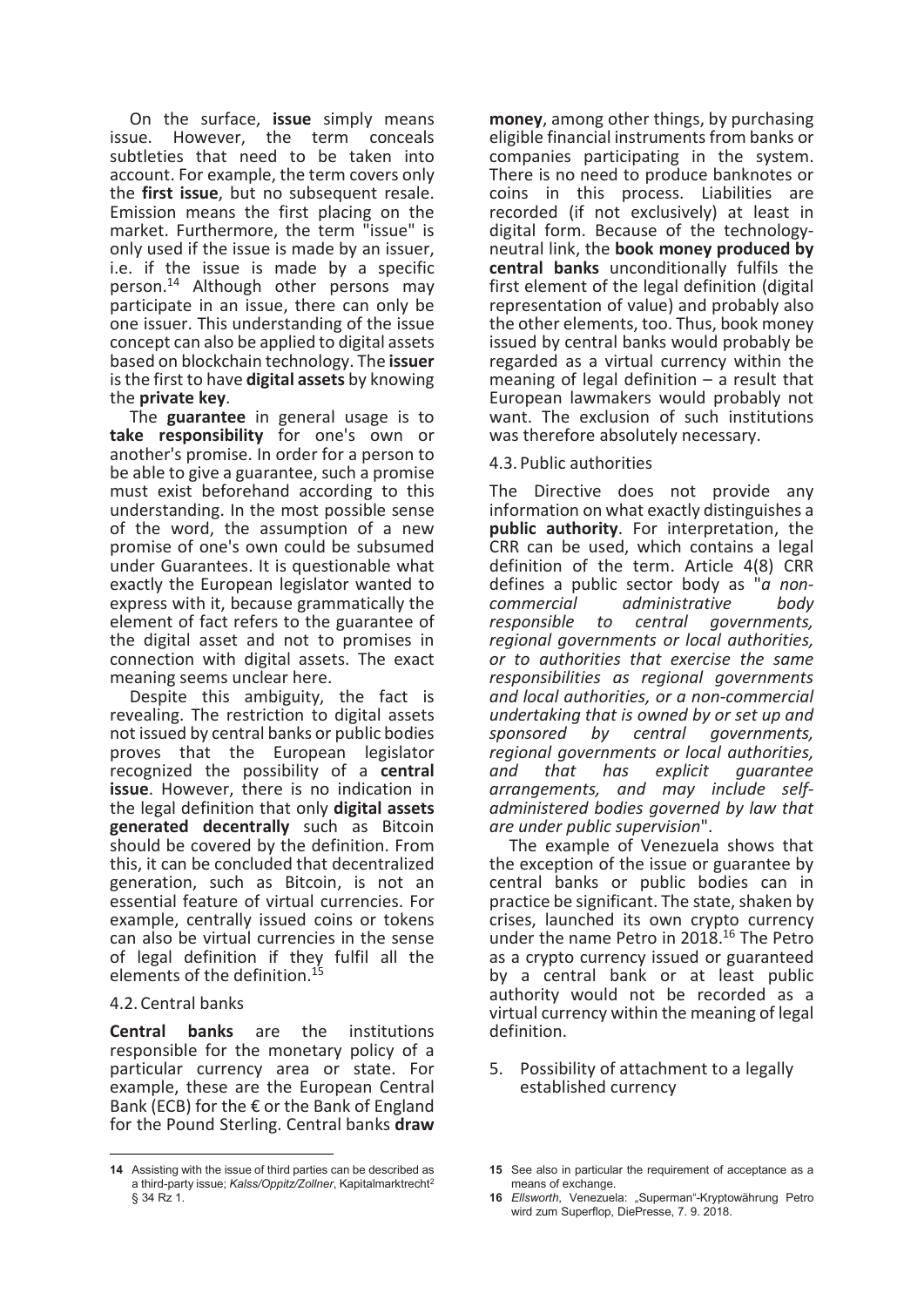According to the third element of the legal definition, virtual currencies are not necessarily attached to a legally established currency. Obviously, virtual currencies do not necessarily have to be attached to a legally established currency, but such a tying does not harm the qualification as a virtual currency.

Furthermore, it is noticeable that the legal definition does not contain any restriction with regard to the person or institution making such an attachment. In contrast to the issue and guarantee (after the second element of the definition), this element does not mean that the link, for example, is made by a central bank or public body. This suggests that an attachment of a digital asset to a legally defined currency can in principle be made by any person without a digital asset losing its quality as a virtual currency.

Of course, it is questionable what the legislator exactly means by attachment. Attachment usually means **linking** or fixing. Linking to a legal currency will therefore be a mechanism that links the value of the digital asset to a legal currency. The exact design of this mechanism is not relevant according to the legal definition. It is therefore necessary to think of all types of private law arrangements, but also of monetary policy measures. The scope of this element could, for example, be the issue of coins or tokens, which can always be bought and sold at a fixed price<sup>17</sup> through a certain legal or economic arrangement on the market.

6. Lack of legal status of currency or money

Fourth, digital assets do not possess a legal status of a currency or money. Conversely, this means that granting the status of currency or money leads to a loss of the adjective "virtual". Such digital assets would therefore no longer be virtual currencies.

Interesting is the question of what applies when a state decides to grant a classic virtual currency such as Bitcoin the status of a currency or money by law. Would this result in Bitcoin no longer being

 $\overline{a}$ 

regarded as a virtual currency? This may not be the case in all cases. The defining characteristic will probably relate exclusively to the legal position that the EU or its Member States assign to certain digital assets.

7. Acceptance as a means of exchange

Fifth, the legal definition states that virtual currencies are accepted by natural or legal persons as a means of exchange. This is probably the central element of the definition, the meaning of which cannot be emphasized enough.

7.1. Natural or legal persons

At first glance, the naming of natural or legal persons does not seem to have any significant independent significance. Because of the independent interpretation of these terms under European law, there is no restriction in Austria with regard to the legal partnerships under Austrian private law. Instead, the reference to natural persons or legal entities should probably be seen against the background that the legislator was aware of the blockchain experiments of large  $corportions$  and banks<sup>18</sup> and that such digital assets that are accepted exclusively by legal entities but for which there is no market among natural persons should also be explicitly covered.

The reference to natural persons or legal entities should therefore be understood as meaning that acceptance as a means of exchange within one of the two groups should suffice. There is no support for another interpretation, such as that a digital asset is to be accepted either only by natural persons or only by legal persons. As long as digital assets are only accepted as a means of exchange in at least one of the two groups, this is sufficient for qualification as a virtual currency.

7.2. The term medium of exchange

Virtual currencies are referred to by European lawmakers as a means of exchange and not as a means of payment. This is no coincidence; the Commission's first proposed definition<sup>19</sup> contained the

<sup>17</sup> The term exchange rate is deliberately avoided.

<sup>18</sup> See the Impact Assessment of the Commission on the proposal of the 5th Anti-Money Laundering Directive 450/2016/COM.

<sup>19</sup> See the Proposal of the Commission 2016/0208(COD), in which the term virtual currency was still defined as  $\alpha$  digital

representation of value that is neither issued by a central bank or a public authority, nor necessarily attached to a fiat currency, but is accepted by natural or legal persons as a means of payment and can be transferred, stored or traded electronically".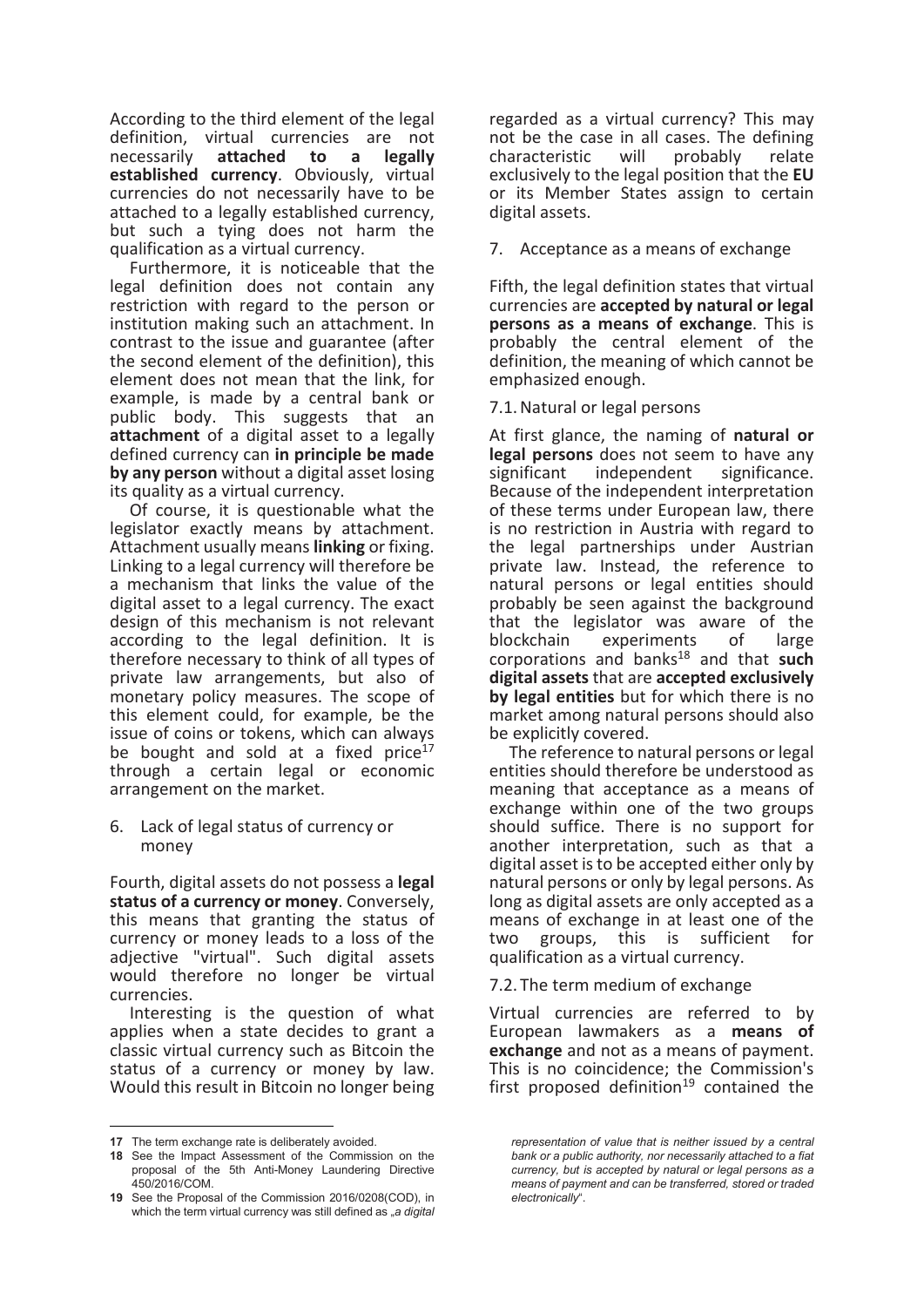concept of means of payment. In order to give meaning to the element of the definition, the distinction between means of payment and means of exchange is, of course, essential.

Payment is generally the fulfilment of a monetary debt. Means of payment is therefore a means that can be used to settle a monetary debt. The European legislator essentially distinguishes three types of means of payment, namely (i) emoney as defined in the E-Money Directive<sup>20</sup>, (ii) payment services and payment instruments as defined in PSD  $II^{21}$ and (iii) other means of payment as defined in CRD IV.

#### 7.2.1. No electronic money

Electronic money is any electronically, including magnetically, stored monetary value as represented by a claim on the issuer which is issued on receipt of funds for the purpose of making payment transactions<sup>22</sup> and which is accepted by a natural or legal person other than the electronic money issuer.<sup>23</sup> The special feature of electronic money is that it is first issued by an electronic money issuer to a customer against prepayment. Electronic money is a claim against the electronic money institution and thus book money. In the case of payment with electronic money, the claim right is transferred from the payer to the payee, who can redeem it in accordance with an agreement concluded with the electronic money issuer. The value of electronic money depends on the solvency of the electronic money issuer.

#### 7.2.2. No payment services and no payment instruments

Payment services are the activities listed in Annex I to the PSD II, e.g. in addition to cash deposits (establishment of a claim against the payment service provider) and cash withdrawals (extinction of the claim), the execution of payment transactions or the issuing of payment instruments. A payment transaction is essentially the placing, transferring or withdrawing funds; payment instruments are personalized device(s) that are used to issue a payment

 $\overline{a}$ 

order and thus ultimately are used again for payment transactions.

Payment transactions differ from the transfer of electronic money only cosmetically. By their very nature, payment transactions also presuppose the existence of a claim that can be transferred. In the case of a payment transaction, the claim is transferred from the payer to the payee. As a result, the payment transaction and the value of a payment instrument ultimately depend on the creditworthiness of the payment institution, as does the case with electronic money.<sup>25</sup>

#### 7.2.3. No other means of payment

As other means of payment, traveller's cheques and bankers drafts are mentioned demonstratively in Annex I no. 5 to CRD IV. The mention of these instruments makes it clear once again that other means of payment also refer to debt rights vis-à-vis an institution, whereby payment is made by transferring the debt right to another person. By handing over a traveller's cheque or a bankers draft, the right to claim against the institution concerned may be transferred to another person.<sup>26</sup> Thus, the value of these other means of payment also ultimately depends on the solvency of the issuing institution.

It is precisely this point, i.e. the dependence of a means of payment on the existence and creditworthiness of a particular person, that explains why a special regulatory framework exists for electronic money, payment services, payment instruments and other means of payment. Promises are easily made and claims are fleeting, as anyone who has ever had to write off a claim as uncollectable knows.<sup>27</sup>

In summary, payment is the fulfilment of a monetary debt and means of payment is a means that can be used to fulfil a monetary debt. In addition to ordinary money (banknotes and coins), the European legislator defines it as (i) electronic money, (ii) payment services and instruments and (iii) other means of payment. Common to these means of payment in the broader sense is the existence of a claim against an institution.

<sup>20</sup> Directive 2009/110/EG dated 16. 9. 2009.

<sup>21</sup> Directive 2015/2366/EU dated 25. 11. 2015.

<sup>22</sup> The E-Money Directive also refers to Article 4 no. 5 PSD 1 (Directive 2007/64/EG).

<sup>23</sup> Article 2 no. 2 E-Money Directive.

<sup>24</sup> Article 4 no. 5 PSD II.

<sup>25</sup> Article 4 no. 14 PSD II.

<sup>26</sup> See the explanation of Waldherr/Ressnik/Schneckenleitner in Dellinger (Hrsg), BWG, 9. Lfg (2017) § 1 Rz 59 f; see also Saria, Zum Reisescheck, ÖBA 1999, 797.

<sup>27</sup> As a result, this also applies to the legal tender, i.e. money. The risks may be more subtle and the mechanisms complex in detail, but in the end the lessons of history count: money can also become worthless.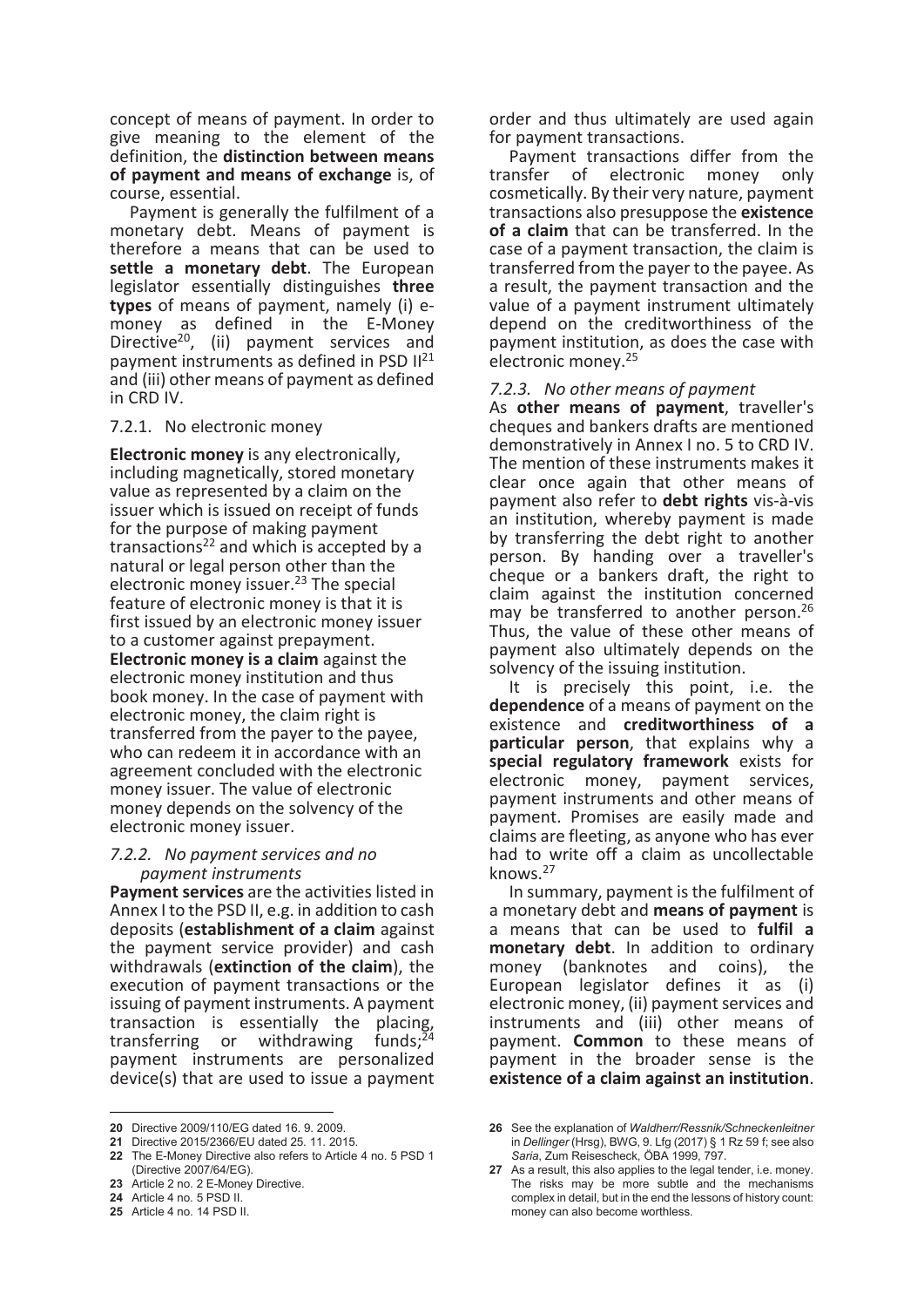The payment itself consists in the transfer of the respective claim to the payee.

# 7.2.4. Negative definition of medium of exchange

In contrast to payment, no money and no means of payment are involved in the exchange. With the clarification that only such digital assets should also be virtual currencies which are means of exchange, the European legislator clarifies that digital assets which are means of payment do not fulfil the concept of virtual currency. This result is also confirmed by Recital 10 of the 5th Anti-Money Laundering Directive, which states that virtual currencies "should not be confused with electronic money as defined in [the E-Money Directive],<sup>28</sup> with the larger concept of 'funds' as defined in [the PSD II]  $^{29}$ , nor with monetary value stored on instruments exempted as specified in [the PSD  $II]^{30}$ , nor with in-games currencies, that can be used exclusively within a specific game environment".

As a result, the best way to describe the means of **exchange property** is therefore to describe it negatively: Digital assets are means of exchange if they are not means of payment in the sense of the term, i.e. if they are not electronic money, payment service, payment instrument or other means of payment. Bitcoin – as an archetypal example of a virtual currency – is a means of exchange and not a means of payment.

#### 7.2.5. Excursus: Blockchain is not per se a payment network

Since May 2018, the FMA has held the legal view that blockchains such as the Bitcoin blockchain are payment networks.<sup>31</sup> This legal view has been rejected by the  $i$ urisprudential  $i$  literature  $i$ <sup>32</sup> The jurisprudential literature. $32$ enforcement of this legal view was certainly devastating for the mining industry in Austria. Blockchain technology can very well be used to create a payment network, for example when coins or tokens represent a **debt right** to claim against an institution. However, Bitcoin and similar digital assets are not means of payment, so

28 Article 2 no. 2 E-Money Directive.

 $\overline{a}$ 

the blockchains underlying these virtual currencies are not payment networks.

7.3. The concept of acceptance

Not every digital asset that meets the definition of a means of exchange is automatically a virtual currency. Only those digital assets that are **accepted** as means of exchange are included in the definition. First of all, it is noticeable that the European legislator uses the word "accepted" to refer not to a legal but to an actual transaction: It does not matter whether a digital asset must be accepted legally or contractually as a means of exchange. The economic or legal reason why a digital asset is accepted as a means of exchange is also irrelevant according to the definition. The acceptance of the virtual currency Bitcoin, for example, results solely from the fact that the general public attaches value to it. On the other hand, there is no specific legal reason for acceptance as a means of exchange. According to the definition, this is not required.

Conversely, the existence of a certain economic or legal reason is not harmful, either. If, for example, the acceptance of a digital asset as a means of exchange on the market exists because one person has contractually assured another person to purchase this digital asset on the market and thereby generates demand, there may also be a legal and economic reason for the acceptance, but this does not prevent the qualification as a virtual currency. $33$  The only thing that matters is whether the digital asset is actually accepted as a means of exchange.

It is also noticeable that the word "accepted" is used exclusively to describe the demand for the digital asset. The available supply, on the other hand, is completely excluded. It is therefore irrelevant whether a digital asset is offered on the market by one person, by 1,000 persons or by nobody (any longer). The only decisive factor is whether it is accepted by natural or legal persons as a means of exchange, i.e. whether there is

<sup>29</sup> Article 4 no. 25 PSD II includes banknotes and coins, scriptural money and electronic money.

<sup>30</sup> Article 3 point k and l PSD II.

<sup>31</sup> FMA FAQs on the application of the Alternative Investment Fund Managers Act dated 22. 5. 2018.

<sup>32</sup> Völkel, Mining von virtuellen Währungen als Alternativer Investmentfonds? ZFR 2018, 317; Gorzala/Hanzl, Mining, ÖBA 2018, 560.

<sup>33</sup> Note that this case – person A promises person B to buy on the market but not to buy from person B – does not result in a means of payment in the broader sense. If the case were so that person A promised person B to buy person B's digital assets at a certain price, it would very likely be a means of payment (probably e-money).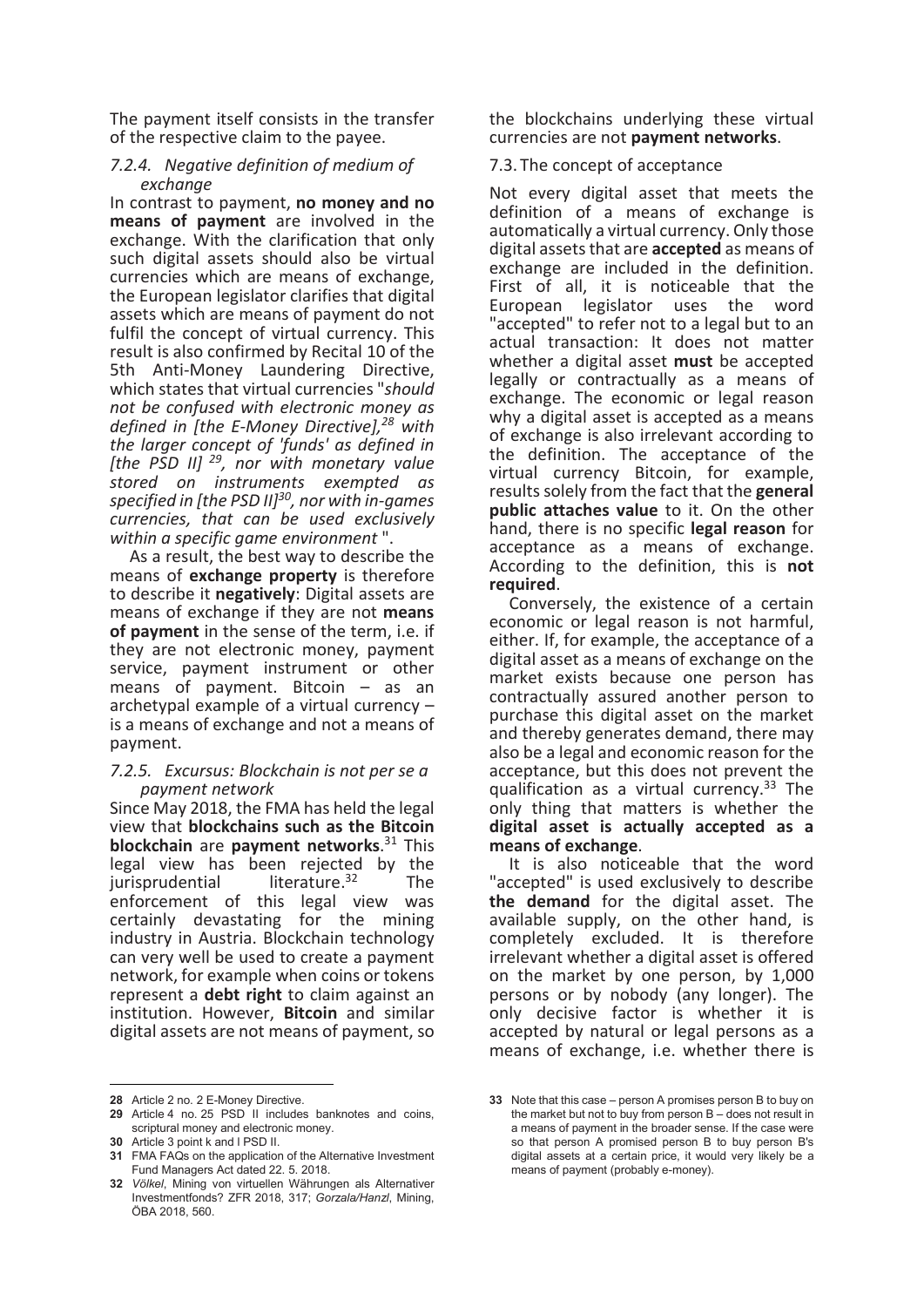demand. Even if there were no supply at all for a particular digital asset, but only demand, this would have no legal effect on its qualification as a virtual currency.

Acceptance thus describes an actual process of demand for a digital asset. The questions as to which persons or how many persons have to accept the digital asset as a medium of exchange have not yet been clarified. Is it sufficient if a digital asset is requested by only one person? What about a digital asset that is only requested by a **certain group**, such as students, or only in a certain country?

A first indication is provided by Recital 11 of the 5th Anti-Money Laundering Directive, according to which "[*llocal*] currencies [...] that are used in very limited networks such as a city or a region and among a small number of users should not be considered to be virtual currencies". A similar restriction is also found in the PSD II and the E-Money Directive. This refers to the exception for so-called limited networks.

The (more recent) PSD II contains a separate legal definition for the scope of the limited network.<sup>34</sup> In Austria, this was implemented in Article 3 para. 1 no. 11 ZaDiG 2018. The (older) E-Money Directive still lacks a legal definition; the reference to the exception for limited networks can only be found in a Recital.<sup>35</sup> In Austria the exception for limited networks for emoney was also legally ordered with a reference to the provisions of the ZaDiG 2018.<sup>36</sup> In Austrian practice, the exception for the limited network is also **applied**<br> **analogously** to the issue and analogously to the issue and administration of means of payment according to Article 1 para. 1 no. 6 BWG.<sup>37</sup> The latter are, moreover, other means of payment according to CRD IV, so that, as a result, all means of payment are excluded from the scope of the limited networks exception.

In summary, the following picture emerges: The European legislator has expressly provided for an exception for limited networks within the framework of

 $\overline{a}$ 

the PSD II, such an exception is also affirmed on the basis of the Recitals for the E-Money Directive and was also legally prescribed by the Austrian legislator for electronic money. Recital 11 of the 5th Anti-Money Laundering Directive contains a similar reference to **local currencies** and limited networks which should not be regarded as virtual currencies.

For the question of at what level of demand a digital asset is sufficiently accepted to constitute a virtual currency, the answer arguably can thus be based on the legal definition of the limited network in the PSD II. There is, however, one major difference to be taken into account: While the definition of the PSD II is based on the (contractual) intention of a payment service provider or e-money issuer, the assessment of the acceptance of a digital asset does neither depends on whether there is an issuer at all nor on its intentions. Rather, it is the actual circumstances that are decisive. If the demand for a digital asset is so low that (if it were a payment instrument or e-money) it could be called a limited network, this digital asset is not considered a virtual currency.

This raises the question of how to deal with the acceptance of new digital assets as a means of exchange. This can be relevant for hard forks<sup>38</sup> or newly issued coins or tokens. Digital assets must be accepted as a means of exchange in order to be considered a virtual currency. This could initially be interpreted as meaning that new digital assets cannot be virtual currencies at all, since in practice they could not yet be accepted as a means of exchange. This interpretation overlooks the fact that acceptance as a medium of exchange does not depend on a transaction, but on market demand. As long as there is demand on the market that goes beyond what would be typical of a limited network, new digital assets are also virtual currencies.

At the same time, it also means that not every new digital asset is automatically a virtual currency. With certain new digital

<sup>34</sup> Article 3 point k PSD II.

<sup>35</sup> See Recital 5 of the E-Money Directive: "This Directive should not apply to monetary value stored on specific prepaid instruments, designed to address precise needs that can be used only in a limited way, because they allow the electronic money holder to purchase goods or services only in the premises of the electronic money issuer or within a limited network of service providers [...], or because they can be used only to acquire a limited range of goods or services."

<sup>36</sup> See Article 2 para. 3 no. 1 E-Money Act.

<sup>37</sup> See Waldherr/Ressnik/Schneckenleitner in Dellinger (Hrsg), BWG, 9. Lfg (2017) § 1 Rz 57a.

<sup>38</sup> In a hard fork, the software behind an existing blockchain, such as the Bitcoin blockchain, is modified by some users so that it is no longer compatible with the original software. This creates a new blockchain, as was the case when Bitcoin Cash was separated from the Bitcoin protocol.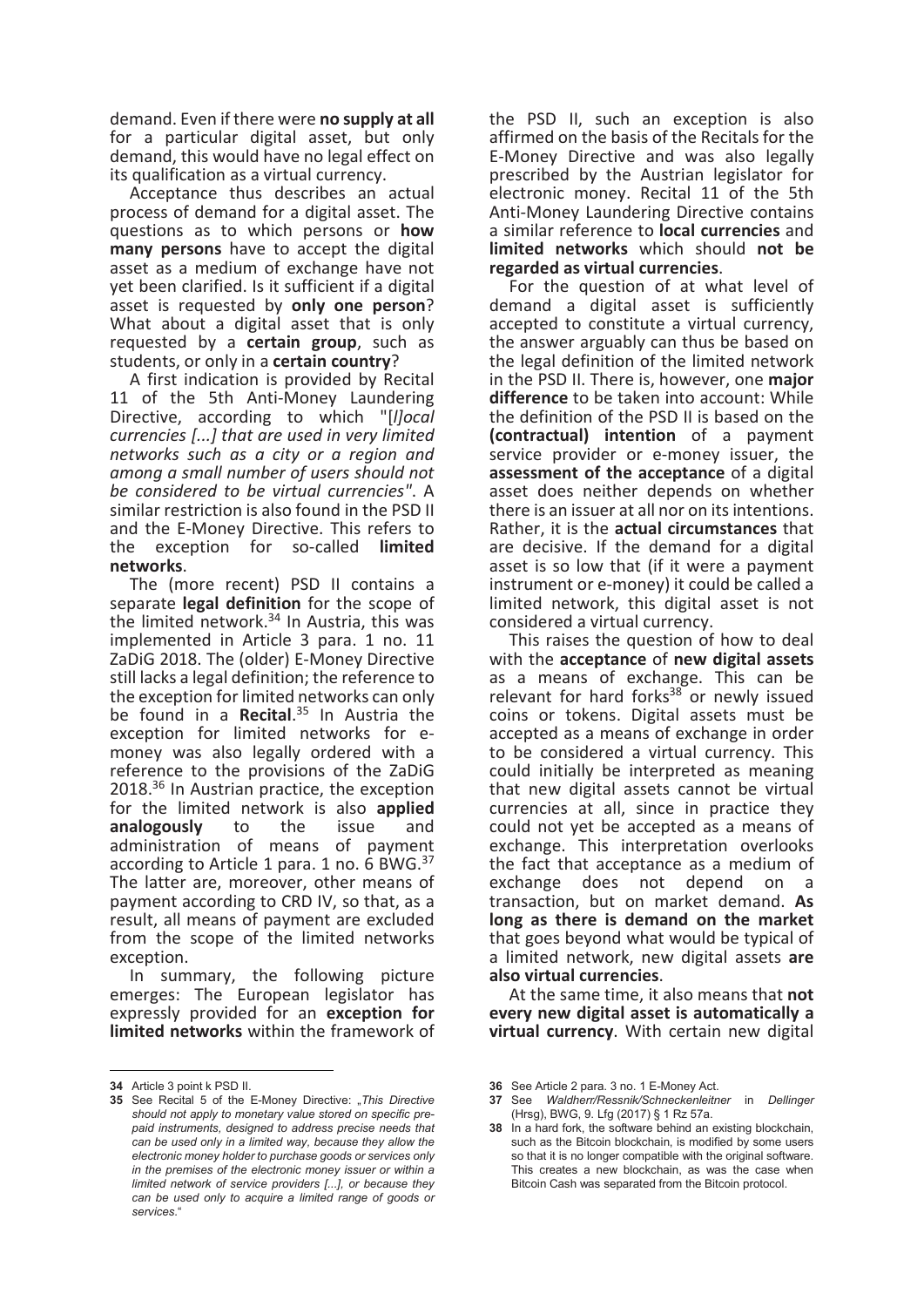assets, this is also a desired result. However, the case that new digital assets are sold without any value, or at least a realistic chance of value, is problematic if they are sold fraudulently. If such worthless coins or tokens are not accepted as a means of exchange, they are not considered virtual currency. However, this would also mean that their sale would not be a service in relation to virtual currencies and would not be subject to the registration obligation pursuant to § 32a FM-GwG or trigger the legal consequences of a lack of registration. One of the most undesirable excesses of the blockchain industry would thus not be subject to the supervisory regime of the FMA from the outset.

This result is unsatisfactory, as there is obviously a demand among the buyers of these new digital assets. In my view, it can therefore be argued that the purchase of such worthless digital assets by a person also indicates their general willingness to accept these digital assets as a means of exchange. If the boundary of the restricted network is crossed and the other criteria are met, then such digital assets are also virtual currencies.

8. Electronic transfer, storage and tradability

Sixth, the legal definition requires that virtual currencies be transferred, stored and traded electronically. The first striking feature is that electronic transmission and storage each describe a factual process, while electronic tradability – more than mere transmission – describes a legal or economic process.

Can be transferred describes the transfer of digital assets from one person to another. First, it can be said that digital assets must be transferable from one person to another in order to be considered virtual currency. For example, a one-time registration that does not allow transfer would not be sufficient. What matters here is the general transferability of the digital asset and not the transferability of a single coin or token. If, for whatever reason, the digital assets cannot or can no longer be transferred from one person to another, it is no longer a virtual currency.

Can be stored describes how a person's digital assets are stored for themselves. This first requires that the digital assets

generally cannot be transferred to another person against the will of their owners. Electronic storage can therefore be read as a counterpart to electronic transfer. If the digital assets – for whatever reason – can actually be transferred electronically to another person by persons other than the owner without the owner's intervention, then it is not (anymore) a virtual currency.

In contrast to transferability and storage capacity, can be traded has a legal and economic component. Tradability is to be understood as meaning that it depends on a fundamental possibility to trade digital assets and not on whether trading venues actually exist for trading. Nor will the term depend on whether trading is permitted or prohibited.

9. Summary of results

In summary, it can first be stated that the European legislator has legally defined the concept of the virtual currency in a technology-neutral manner. When defining it, the legislator likely had **Bitcoin** as an archetypal example of a virtual currency in mind. Interpretation of the definition can be based on the assumption that Bitcoin fulfils all six elements of the legal definition:

- 1. Virtual currencies are digital representations of value (digital assets). They must have a certain value in business transactions in order to be considered virtual currencies.
- 2. Virtual currencies are not issued or guaranteed by a central bank or public authority. Issuing is the first issue. Guaranteed is the assumption of thirdparty or own liabilities. If digital assets are issued or guaranteed by a central bank or public body, they are not virtual currencies.
- 3. Virtual currencies can be attached to a legal currency. Attachment is a legal or economic mechanism that links the value of the digital asset to a legal currency.
- 4. Virtual currencies do not have the legal status of a currency or money. This depends on the status of a digital asset in the EU or a Member State.
- 5. Virtual currencies are accepted by natural or legal persons as a means of exchange. This is the core element of the legal definition:
	- The term "medium of exchange" is best understood in negative terms and